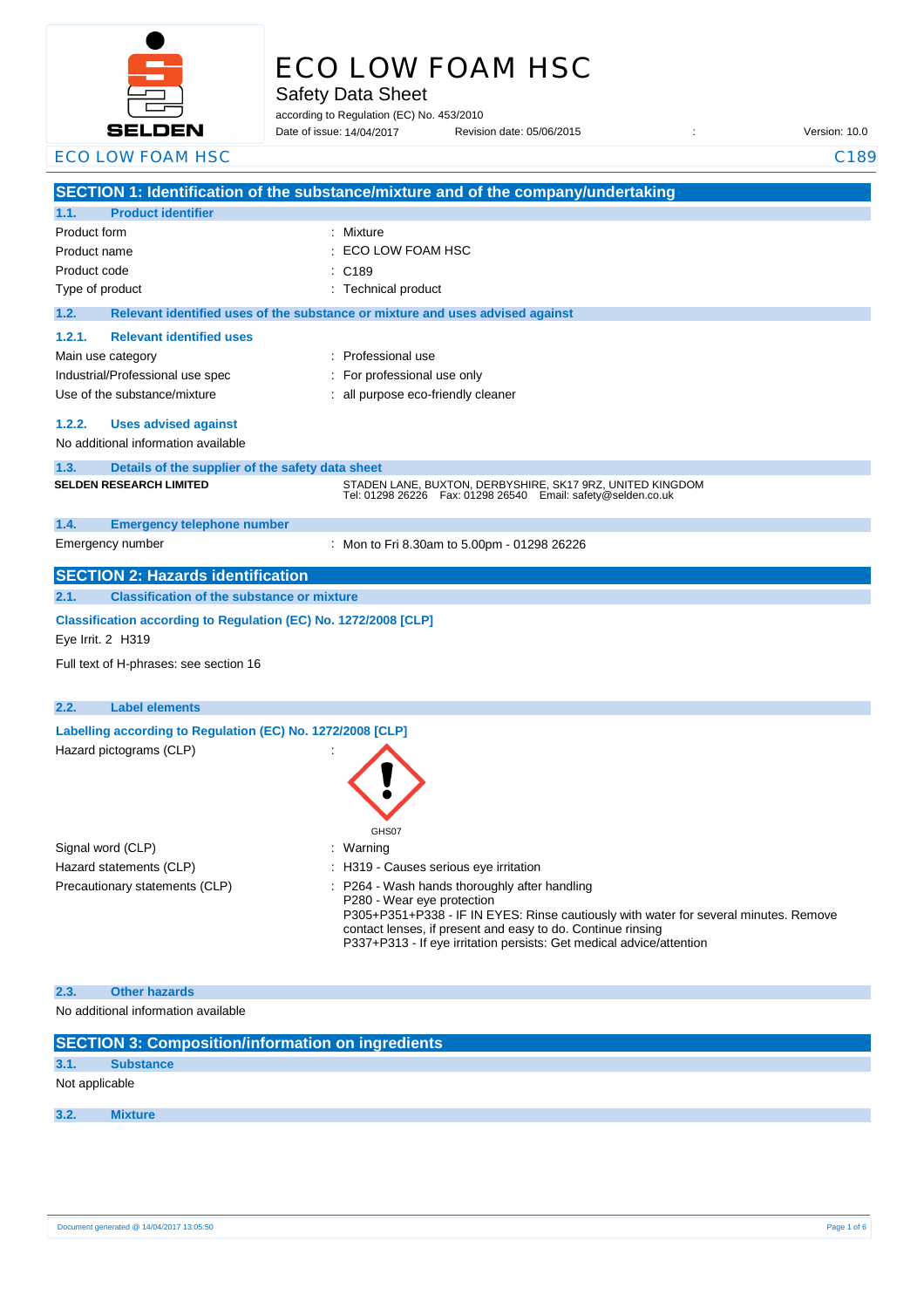according to Regulation (EC) No. 453/2010

| <b>Name</b>                                                             | <b>Product identifier</b>                                                   | $\%$    | <b>Classification according to</b><br>Directive 67/548/EEC | <b>Classification according to</b><br><b>Regulation (EC) No.</b><br>1272/2008 [CLP] |
|-------------------------------------------------------------------------|-----------------------------------------------------------------------------|---------|------------------------------------------------------------|-------------------------------------------------------------------------------------|
| Oxirane, 2-methyl-, polymer with oxirane,<br>mono(2-propylheptyl) ether | (CAS No) Polymer DT03                                                       | $1 - 5$ | Xn; R22<br>Xi: R41                                         | Acute Tox. 4 (Oral), H302<br>Eye Dam. 1, H318                                       |
| Hexyl glucoside                                                         | (CAS No) 54549-24-5<br>(EC no) 259-217-6<br>(REACH-no) 01-<br>2119492545-29 | $1 - 5$ | Xi: R41                                                    | Eye Dam. 1, H318                                                                    |
| Benzenesulphonic acid, mono-C10-14-<br>alkyl derivs., sodium salts      | (CAS No) 85117-50-6<br>(EC no) 285-600-2                                    | $1 - 5$ | Xn; R22<br>Xi: R41<br>Xi: R38                              | Acute Tox. 4 (Oral), H302<br>Skin Irrit. 2, H315<br>Eye Dam. 1, H318                |

Full text of R- and H-phrases: see section 16

| <b>SECTION 4: First aid measures</b>                                               |                                                                                                                                                                                               |
|------------------------------------------------------------------------------------|-----------------------------------------------------------------------------------------------------------------------------------------------------------------------------------------------|
| <b>Description of first aid measures</b><br>4.1.                                   |                                                                                                                                                                                               |
| First-aid measures general                                                         | Get medical advice/attention if you feel unwell.                                                                                                                                              |
| First-aid measures after inhalation                                                | Remove person to fresh air and keep comfortable for breathing.                                                                                                                                |
| First-aid measures after skin contact                                              | Wash with plenty of soap and water.                                                                                                                                                           |
| First-aid measures after eye contact                                               | IF IN EYES: Rinse cautiously with water for several minutes. Remove contact lenses, if present<br>and easy to do. Continue rinsing. If eye irritation persists: Get medical advice/attention. |
| First-aid measures after ingestion                                                 | Give nothing or a little water to drink. Get medical advice/attention if you feel unwell.                                                                                                     |
| 4.2.<br>Most important symptoms and effects, both acute and delayed                |                                                                                                                                                                                               |
| Symptoms/injuries after inhalation                                                 | May cause respiratory irritation.                                                                                                                                                             |
| Symptoms/injuries after skin contact                                               | Repeated exposure may cause skin dryness or cracking.                                                                                                                                         |
| Symptoms/injuries after eye contact                                                | Causes eye irritation.                                                                                                                                                                        |
| Symptoms/injuries after ingestion                                                  | May cause a light irritation of the linings of the mouth, throat, and gastrointestinal tract.                                                                                                 |
| 4.3.<br>Indication of any immediate medical attention and special treatment needed |                                                                                                                                                                                               |
| Treat symptomatically.                                                             |                                                                                                                                                                                               |
| <b>SECTION 5: Firefighting measures</b>                                            |                                                                                                                                                                                               |
| <b>Extinguishing media</b><br>5.1.                                                 |                                                                                                                                                                                               |
| Suitable extinguishing media                                                       | : Carbon dioxide. Dry powder. Foam.                                                                                                                                                           |
| 5.2.<br>Special hazards arising from the substance or mixture                      |                                                                                                                                                                                               |
| No additional information available                                                |                                                                                                                                                                                               |
| 5.3.<br><b>Advice for firefighters</b>                                             |                                                                                                                                                                                               |
| No additional information available                                                |                                                                                                                                                                                               |
| <b>SECTION 6: Accidental release measures</b>                                      |                                                                                                                                                                                               |
| Personal precautions, protective equipment and emergency procedures<br>6.1.        |                                                                                                                                                                                               |
| 6.1.1.<br>For non-emergency personnel                                              |                                                                                                                                                                                               |
| Emergency procedures                                                               | Evacuate unnecessary personnel.                                                                                                                                                               |
| 6.1.2.<br>For emergency responders                                                 |                                                                                                                                                                                               |
| Protective equipment                                                               | : Use personal protective equipment as required.                                                                                                                                              |
| 6.2.<br><b>Environmental precautions</b>                                           |                                                                                                                                                                                               |
| Avoid release to the environment.                                                  |                                                                                                                                                                                               |
| 6.3.<br>Methods and material for containment and cleaning up                       |                                                                                                                                                                                               |
| For containment                                                                    | Collect spillage.                                                                                                                                                                             |
| Methods for cleaning up                                                            | Soak up spills with inert solids, such as clay or diatomaceous earth as soon as possible.                                                                                                     |
| <b>Reference to other sections</b><br>6.4.                                         |                                                                                                                                                                                               |
|                                                                                    | For further information refer to section 8: "Exposure controls/personal protection". For further information refer to section 13.                                                             |
| <b>SECTION 7: Handling and storage</b>                                             |                                                                                                                                                                                               |
| <b>Precautions for safe handling</b><br>7.1.                                       |                                                                                                                                                                                               |
| Precautions for safe handling                                                      | : Avoid contact with eyes.                                                                                                                                                                    |
| Hygiene measures                                                                   | : Do not eat, drink or smoke when using this product.                                                                                                                                         |
| Conditions for safe storage, including any incompatibilities<br>7.2.               |                                                                                                                                                                                               |
| Technical measures                                                                 | : Does not require any specific or particular technical measures.                                                                                                                             |
|                                                                                    |                                                                                                                                                                                               |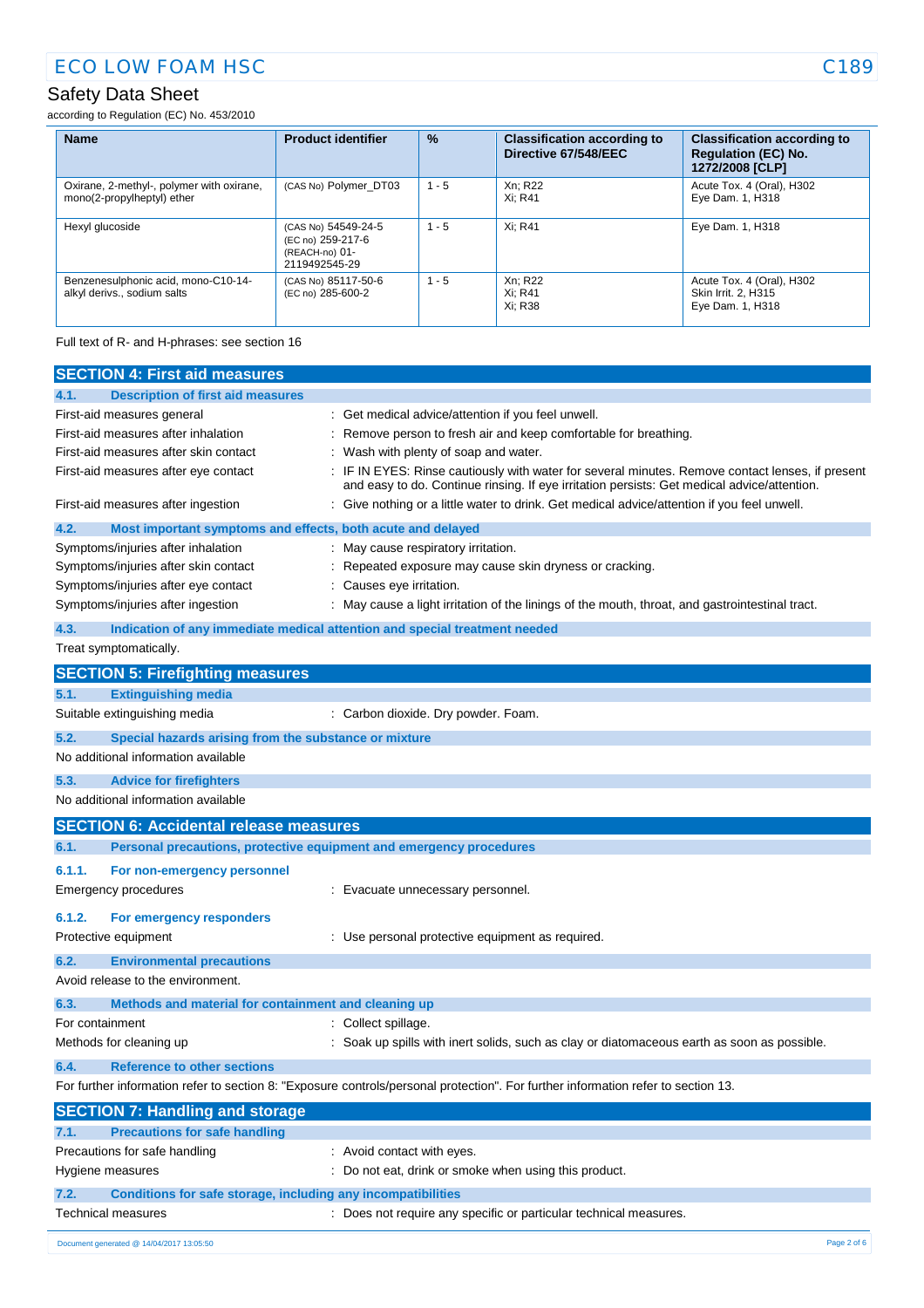## ECO LOW FOAM HSC CONSERVERSE CONSERVERSE CONSERVERSE CONSERVERSE CONSERVERSE CONSERVERSE CONSERVERSE CONSERVERSE CONSERVERSE CONSERVERSE CONSERVERSE CONSERVERS CONSERVERS CONSERVERS CONSERVERS CONSERVERS CONSERVERS CONSERV

### Safety Data Sheet

according to Regulation (EC) No. 453/2010

- Storage conditions **Storage conditions** : Keep container closed when not in use.
- Incompatible products : Oxidizing agent. Strong acids. Strong bases.
- Special rules on packaging **interpretate that is example to the Special rules** on packaging in the Keep only in original container.

**7.3. Specific end use(s)**

No additional information available

### **SECTION 8: Exposure controls/personal protection**

**8.1. Control parameters** No additional information available

#### **8.2. Exposure controls**

| Materials for protective clothing | : Not required for normal conditions of use            |
|-----------------------------------|--------------------------------------------------------|
| Hand protection                   | : In case of repeated or prolonged contact wear gloves |
| Eye protection                    | : Safety glasses                                       |
| Skin and body protection          | : Not required for normal conditions of use            |
| Respiratory protection            | : Not required for normal conditions of use            |
|                                   |                                                        |



| <b>SECTION 9: Physical and chemical properties</b>            |                     |  |  |
|---------------------------------------------------------------|---------------------|--|--|
| 9.1.<br>Information on basic physical and chemical properties |                     |  |  |
| Physical state                                                | : Liquid            |  |  |
| Appearance                                                    | : Liquid.           |  |  |
| Colour                                                        | : Yellow.           |  |  |
| Odour                                                         | $:$ sharp.          |  |  |
| Odour threshold                                               | No data available   |  |  |
| pH                                                            | : 9.5               |  |  |
| Relative evaporation rate (butylacetate=1)                    | : No data available |  |  |
| Melting point                                                 | No data available   |  |  |
| Freezing point                                                | No data available   |  |  |
| Boiling point                                                 | No data available   |  |  |
| Flash point                                                   | : No data available |  |  |
| Auto-ignition temperature                                     | : No data available |  |  |
| Decomposition temperature                                     | No data available   |  |  |
| Flammability (solid, gas)                                     | : No data available |  |  |
| Vapour pressure                                               | No data available   |  |  |
| Relative vapour density at 20 °C                              | : No data available |  |  |
| Relative density                                              | 1.04                |  |  |
| Solubility                                                    | No data available   |  |  |
| Log Pow                                                       | No data available   |  |  |
| Viscosity, kinematic                                          | : No data available |  |  |
| Viscosity, dynamic                                            | No data available   |  |  |
| Explosive properties                                          | No data available   |  |  |
| Oxidising properties                                          | No data available   |  |  |
| <b>Explosive limits</b>                                       | : No data available |  |  |
| 9.2.<br><b>Other information</b>                              |                     |  |  |

No additional information available

#### **SECTION 10: Stability and reactivity**

**10.1. Reactivity** No additional information available

#### **10.2. Chemical stability**

Stable under normal conditions.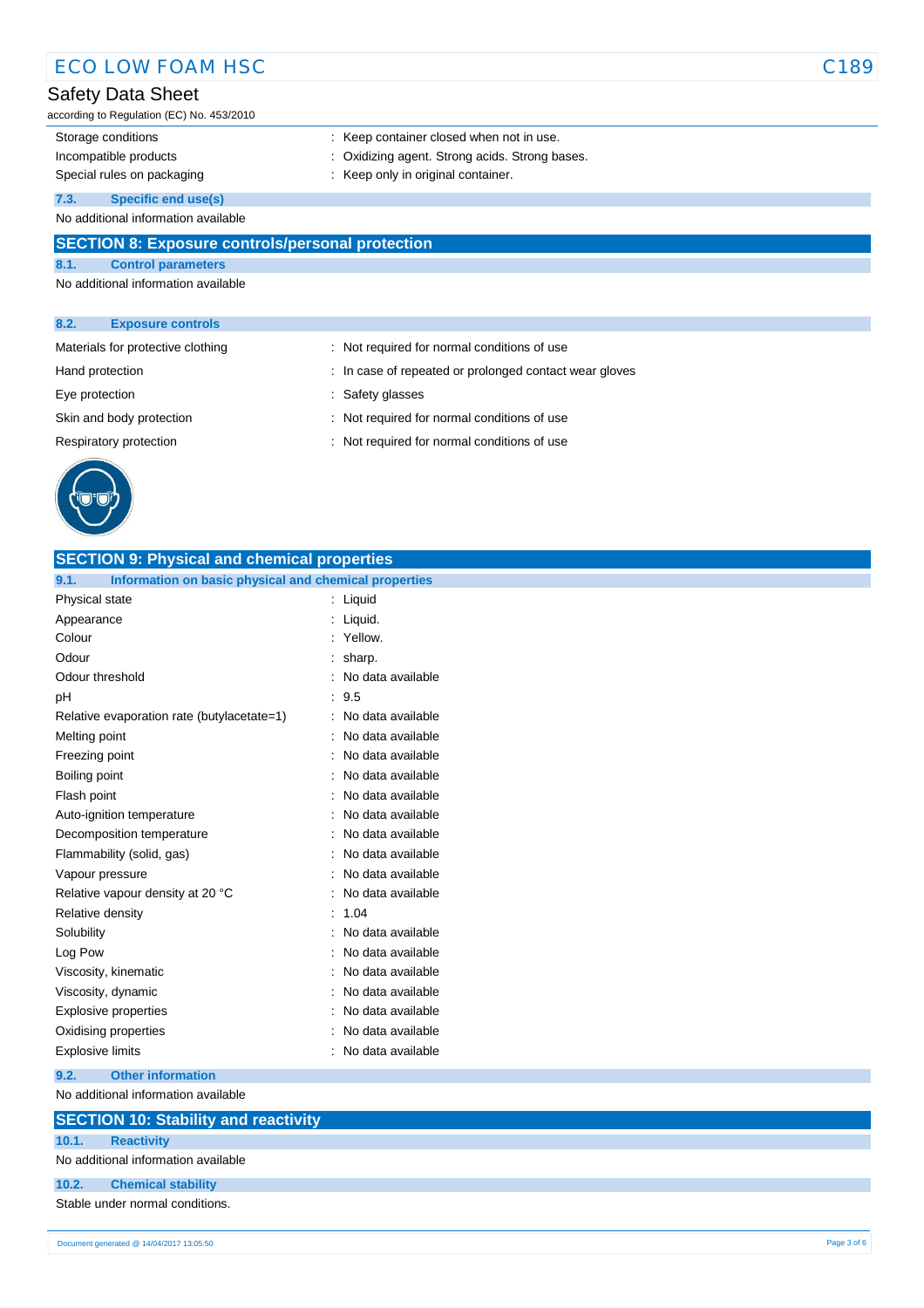according to Regulation (EC) No. 453/2010

| 10.3.                               | <b>Possibility of hazardous reactions</b> |  |
|-------------------------------------|-------------------------------------------|--|
|                                     | No additional information available       |  |
| 10.4.                               | <b>Conditions to avoid</b>                |  |
|                                     | No additional information available       |  |
| 10.5.                               | Incompatible materials                    |  |
| No additional information available |                                           |  |
| 10.6.                               | <b>Hazardous decomposition products</b>   |  |
|                                     | Alo additional information available      |  |

No additional information available

#### **SECTION 11: Toxicological information 11.1. Information on toxicological effects**

| Acute toxicity                                        | : Not classified                            |  |
|-------------------------------------------------------|---------------------------------------------|--|
| Skin corrosion/irritation                             | : Not classified<br>pH: 9.5                 |  |
| Serious eye damage/irritation                         | : Causes serious eye irritation.<br>pH: 9.5 |  |
| Respiratory or skin sensitisation                     | : Not classified                            |  |
| Germ cell mutagenicity                                | : Not classified                            |  |
| Carcinogenicity                                       | : Not classified                            |  |
| Reproductive toxicity                                 | : Not classified                            |  |
| Specific target organ toxicity (single exposure)      | : Not classified                            |  |
| Specific target organ toxicity (repeated<br>exposure) | : Not classified                            |  |
| Aspiration hazard                                     | : Not classified                            |  |
|                                                       |                                             |  |

| <b>SECTION 12: Ecological information</b>                                           |                                 |  |  |  |
|-------------------------------------------------------------------------------------|---------------------------------|--|--|--|
| 12.1.<br><b>Toxicity</b>                                                            |                                 |  |  |  |
| Oxirane, 2-methyl-, polymer with oxirane, mono(2-propylheptyl) ether (Polymer_DT03) |                                 |  |  |  |
| LC50 fishes 1                                                                       | $> 10 - 100$ mg/l               |  |  |  |
| EC50 Daphnia 1                                                                      | $> 10 - 100$ mg/l               |  |  |  |
| ErC50 (other aquatic plants)                                                        | $> 10 - 100$ mg/l               |  |  |  |
| Hexyl glucoside (54549-24-5)                                                        |                                 |  |  |  |
| LC50 fishes 1                                                                       | 420 mg/l                        |  |  |  |
| EC50 other aquatic organisms 1                                                      | 490 mg/l EC50 waterflea (48 h)  |  |  |  |
| EC50 other aquatic organisms 2                                                      | 180 mg/l IC50 algea (72 h) mg/l |  |  |  |
|                                                                                     |                                 |  |  |  |
| 12.2.<br><b>Persistence and degradability</b>                                       |                                 |  |  |  |
| No additional information available                                                 |                                 |  |  |  |
| 12.3.<br><b>Bioaccumulative potential</b>                                           |                                 |  |  |  |
| No additional information available                                                 |                                 |  |  |  |
| 12.4.<br><b>Mobility in soil</b>                                                    |                                 |  |  |  |
| No additional information available                                                 |                                 |  |  |  |
| <b>Results of PBT and vPvB assessment</b><br>12.5.                                  |                                 |  |  |  |
| No additional information available                                                 |                                 |  |  |  |
| <b>Other adverse effects</b><br>12.6.                                               |                                 |  |  |  |
| No additional information available                                                 |                                 |  |  |  |
| <b>SECTION 13: Disposal considerations</b>                                          |                                 |  |  |  |
| <b>Waste treatment methods</b><br>13.1.                                             |                                 |  |  |  |
| No additional information available                                                 |                                 |  |  |  |
| <b>SECTION 14: Transport information</b>                                            |                                 |  |  |  |
| In accordance with ADR / RID / IMDG / IATA / ADN                                    |                                 |  |  |  |
| 14.1.<br><b>UN number</b>                                                           |                                 |  |  |  |
| Not regulated for transport                                                         |                                 |  |  |  |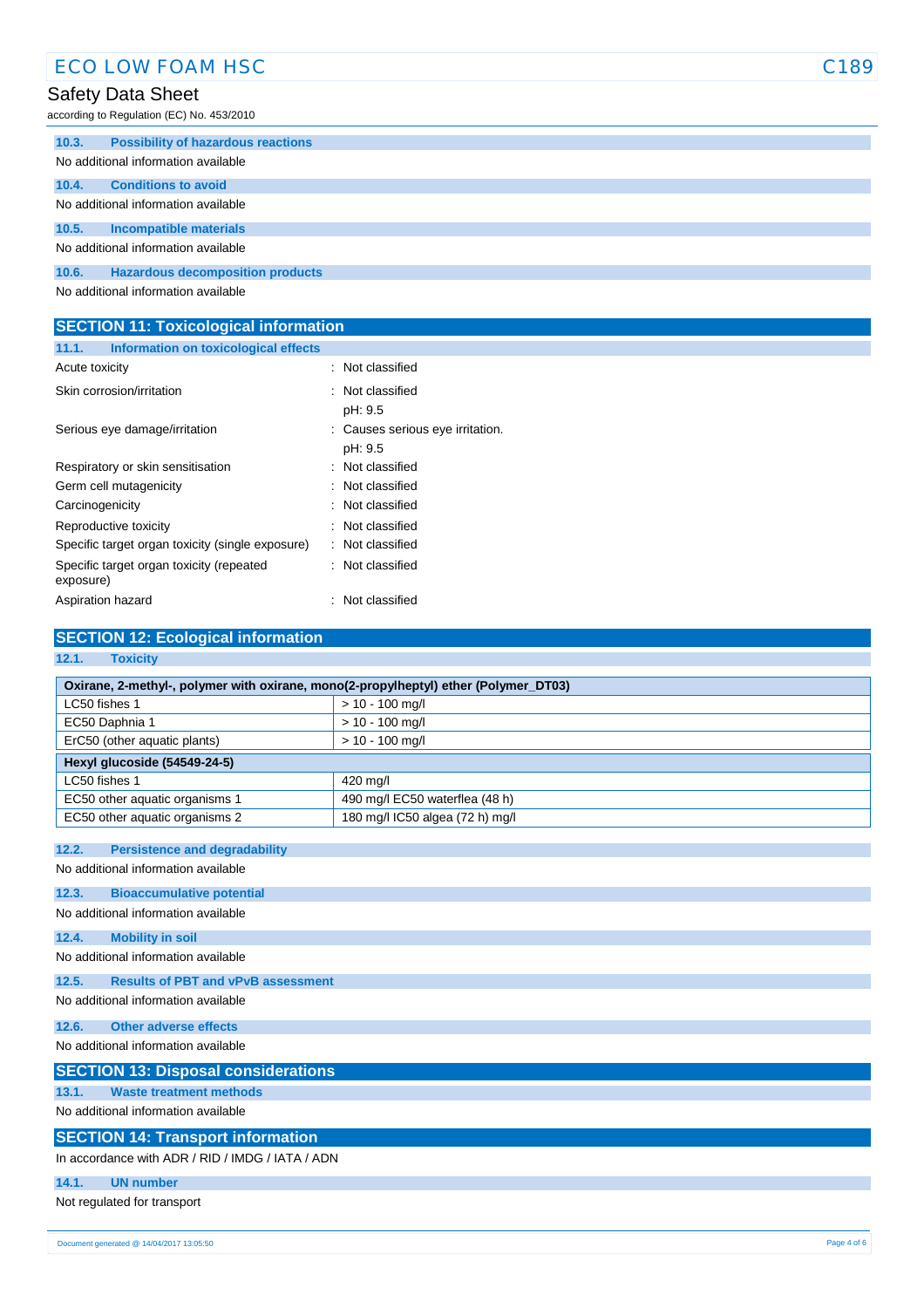according to Regulation (EC) No. 453/2010

| according to Regulation (EC) No. 453/2010                                                               |                                                                          |  |  |  |
|---------------------------------------------------------------------------------------------------------|--------------------------------------------------------------------------|--|--|--|
| 14.2.<br><b>UN proper shipping name</b>                                                                 |                                                                          |  |  |  |
| Proper Shipping Name (ADR)                                                                              | : Not applicable                                                         |  |  |  |
| Proper Shipping Name (IMDG)                                                                             | Not applicable                                                           |  |  |  |
| Proper Shipping Name (IATA)                                                                             | Not applicable                                                           |  |  |  |
| 14.3.<br><b>Transport hazard class(es)</b>                                                              |                                                                          |  |  |  |
| <b>ADR</b>                                                                                              |                                                                          |  |  |  |
| Transport hazard class(es) (ADR)                                                                        | : Not applicable                                                         |  |  |  |
| <b>IMDG</b>                                                                                             |                                                                          |  |  |  |
| Transport hazard class(es) (IMDG)                                                                       | : Not applicable                                                         |  |  |  |
|                                                                                                         |                                                                          |  |  |  |
| <b>IATA</b>                                                                                             |                                                                          |  |  |  |
| Transport hazard class(es) (IATA)                                                                       | : Not applicable                                                         |  |  |  |
|                                                                                                         |                                                                          |  |  |  |
| 14.4.<br><b>Packing group</b>                                                                           |                                                                          |  |  |  |
| Packing group (ADR)                                                                                     | Not applicable<br>t.                                                     |  |  |  |
| Packing group (IMDG)                                                                                    | Not applicable                                                           |  |  |  |
| Packing group (IATA)                                                                                    | Not applicable                                                           |  |  |  |
| 14.5.<br><b>Environmental hazards</b>                                                                   |                                                                          |  |  |  |
| Dangerous for the environment                                                                           | No<br>÷.                                                                 |  |  |  |
| Marine pollutant                                                                                        | No<br>÷                                                                  |  |  |  |
| Other information                                                                                       | No supplementary information available                                   |  |  |  |
|                                                                                                         |                                                                          |  |  |  |
| 14.6.<br><b>Special precautions for user</b>                                                            |                                                                          |  |  |  |
| - Overland transport                                                                                    |                                                                          |  |  |  |
| No data available                                                                                       |                                                                          |  |  |  |
| - Transport by sea                                                                                      |                                                                          |  |  |  |
| No data available                                                                                       |                                                                          |  |  |  |
| - Air transport                                                                                         |                                                                          |  |  |  |
| No data available                                                                                       |                                                                          |  |  |  |
| 14.7.                                                                                                   | Transport in bulk according to Annex II of MARPOL 73/78 and the IBC Code |  |  |  |
| Not applicable                                                                                          |                                                                          |  |  |  |
| <b>SECTION 15: Regulatory information</b>                                                               |                                                                          |  |  |  |
| 15.1.<br>Safety, health and environmental regulations/legislation specific for the substance or mixture |                                                                          |  |  |  |
| <b>EU-Regulations</b><br>15.1.1.                                                                        |                                                                          |  |  |  |

Contains no substances with Annex XVII restrictions

Contains no substance on the REACH candidate list

Contains no REACH Annex XIV substances

#### **15.1.2. National regulations**

#### **Germany**

| VwVwS Annex reference                   | : Water hazard class (WGK) 1, slightly hazardous to water (Classification according to VwVwS,<br>Annex 4) |
|-----------------------------------------|-----------------------------------------------------------------------------------------------------------|
| 12th Ordinance Implementing the Federal | : Is not subiect of the 12. BlmSchV (Hazardous Incident Ordinance)                                        |

No additional information available

Immission Control Act - 12.BImSchV

## **SECTION 16: Other information**

| Full text of R-, H- and EUH-phrases: |                                   |
|--------------------------------------|-----------------------------------|
| Acute Tox. 4 (Oral)                  | Acute toxicity (oral), Category 4 |
|                                      |                                   |

11/06/2015 EN (English) 5/6 Document generated @ 14/04/2017 13:05:50 Page 5 of 6